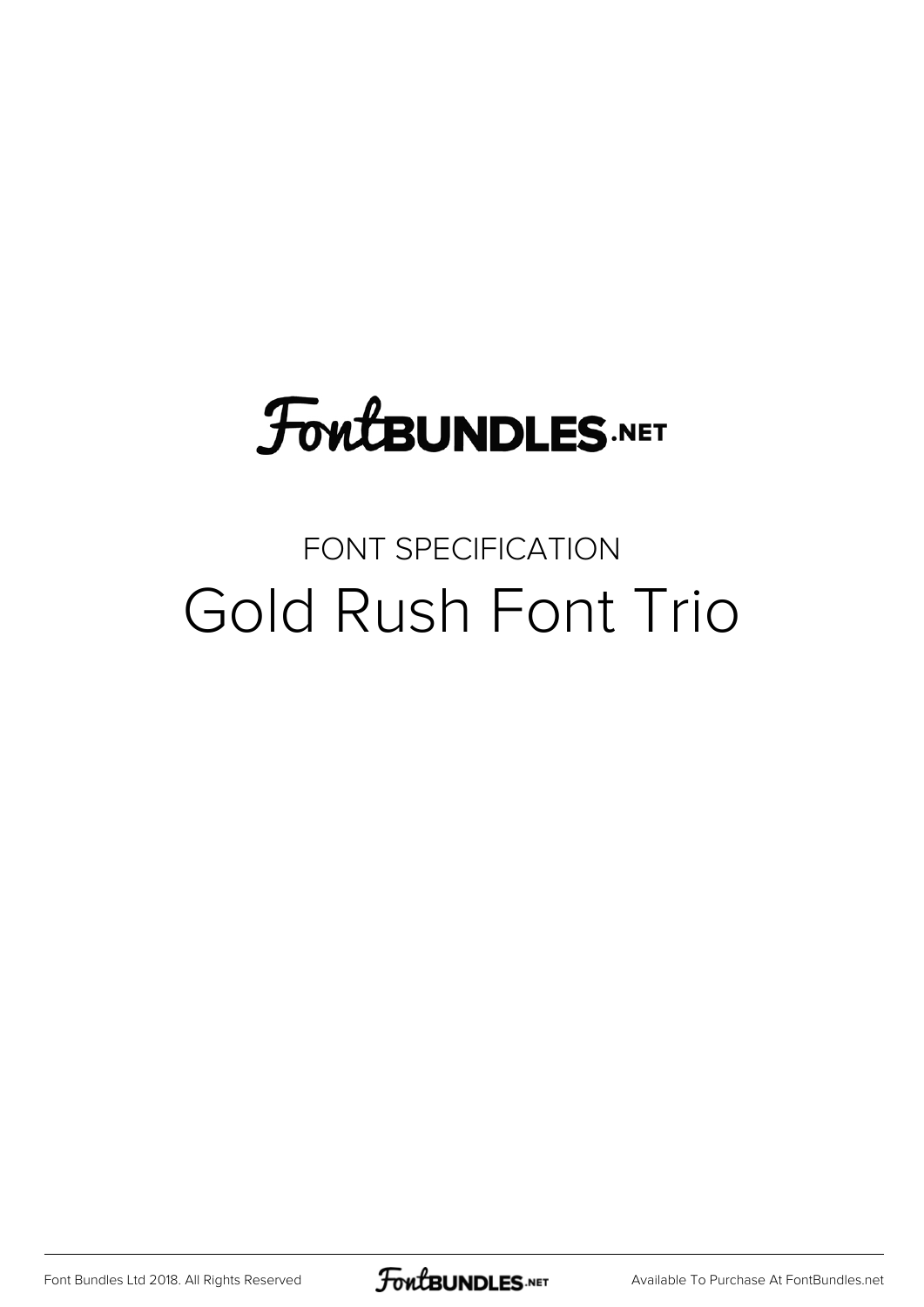#### Gold Rush - Regular

**Uppercase Characters** 

## ABCDEFGHIJKLM PORSTUVWXY

Lowercase Characters

#### ABCDEFGHIJKLM ORSTUVWXY DI П

**Numbers** 



Punctuation and Symbols

ш



7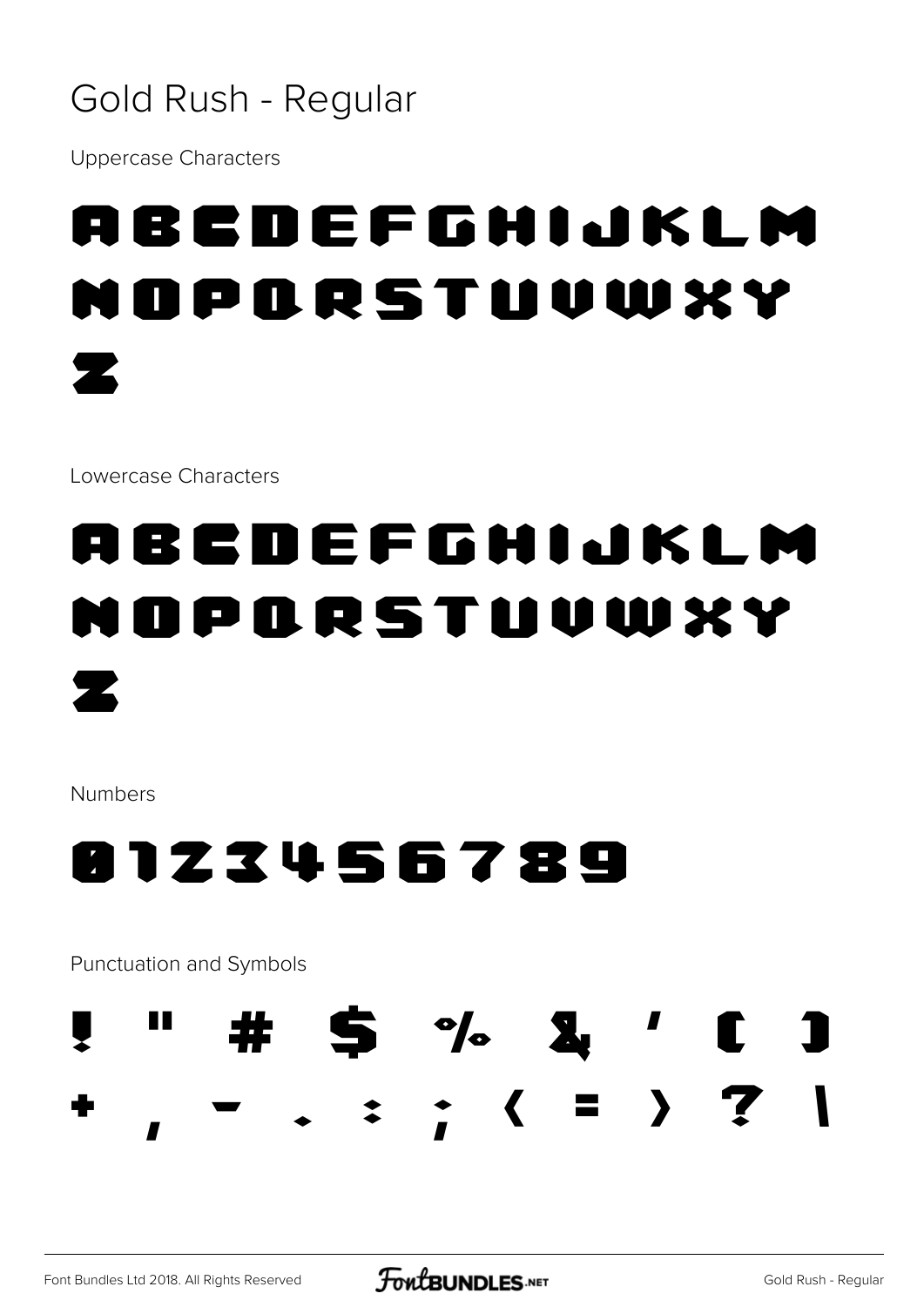All Other Glyphs

# À Á Â Ã Ä Å Æ Ç È É Ê Ë Ì Í Î Ï Ð Ñ Ò Ó Ô Õ Ö Ø Ù Ú Û Ü Ý Þ ß à á â ã ä å æ ç è é ê ë ì í

^ \_ ¡ « »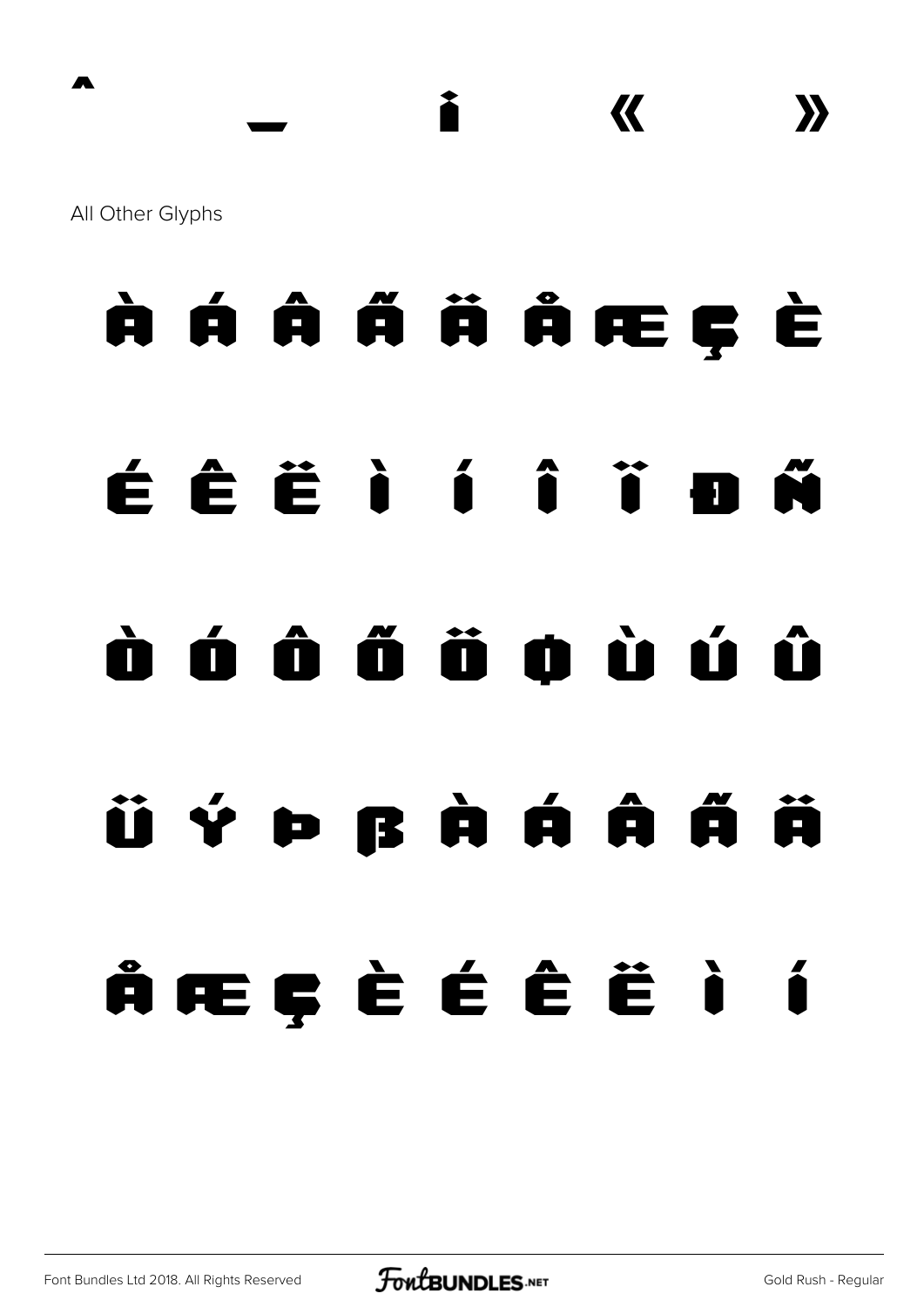# î ï a ñ à á â ã ä aùúûüý pŸæ **IEŴŴŶŶŸ**

**WWWW** 

ÜÜÝÝ  $\blacksquare$ 77 77

Font Bundles Ltd 2018. All Rights Reserved

 $\overline{a}$  ... ( )

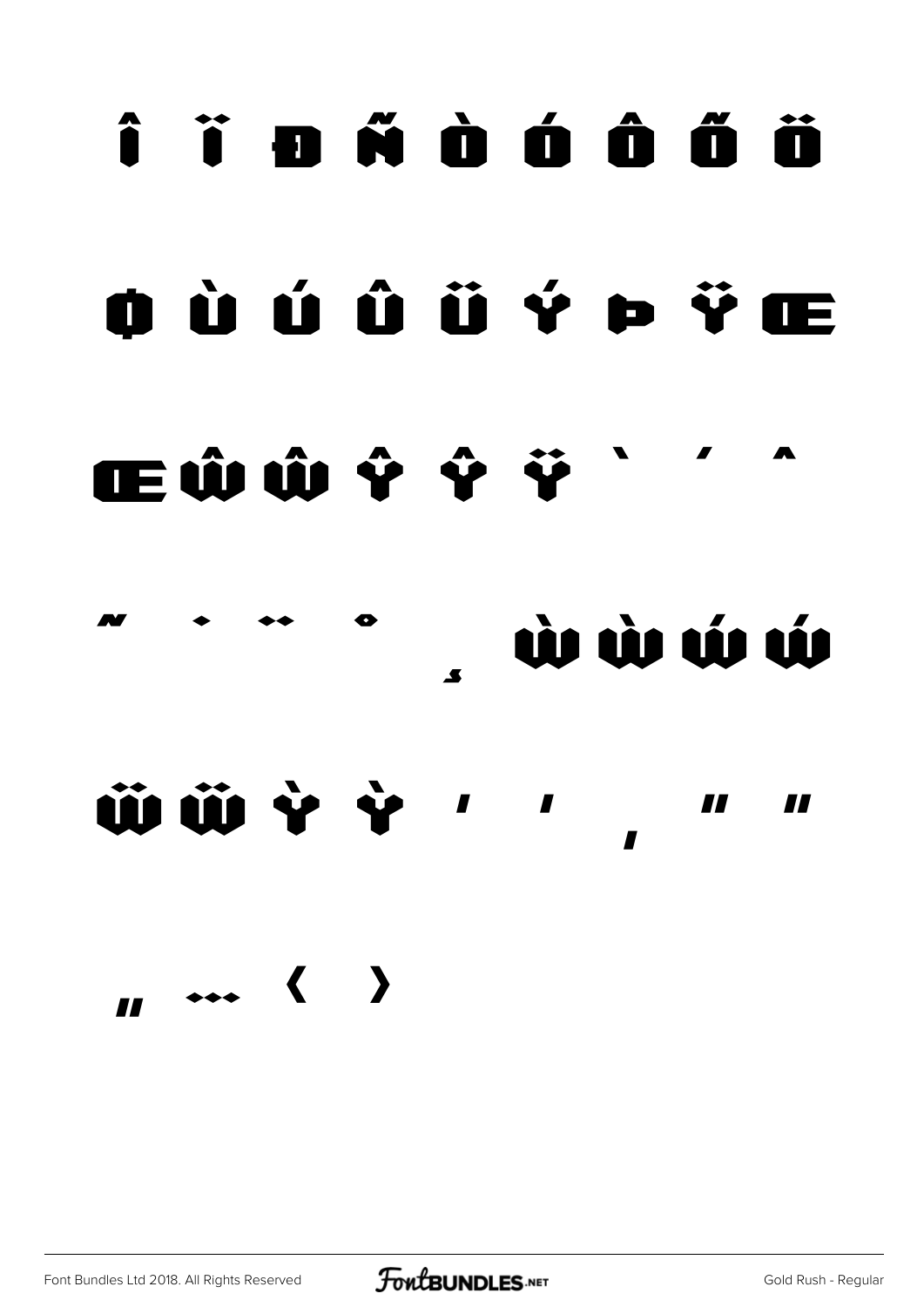#### Gold Rush Italic - Regular

**Uppercase Characters** 

## ABCDEFGHIJKLM OPORSTUVWXY

Lowercase Characters

### ABCDEFGHIJKLM OPORSTUVWXY Z

**Numbers** 

### 8123456789

Punctuation and Symbols

 $\#$  5 % &  $\prime$  C

 $\cdot$  : ; ( = ) ?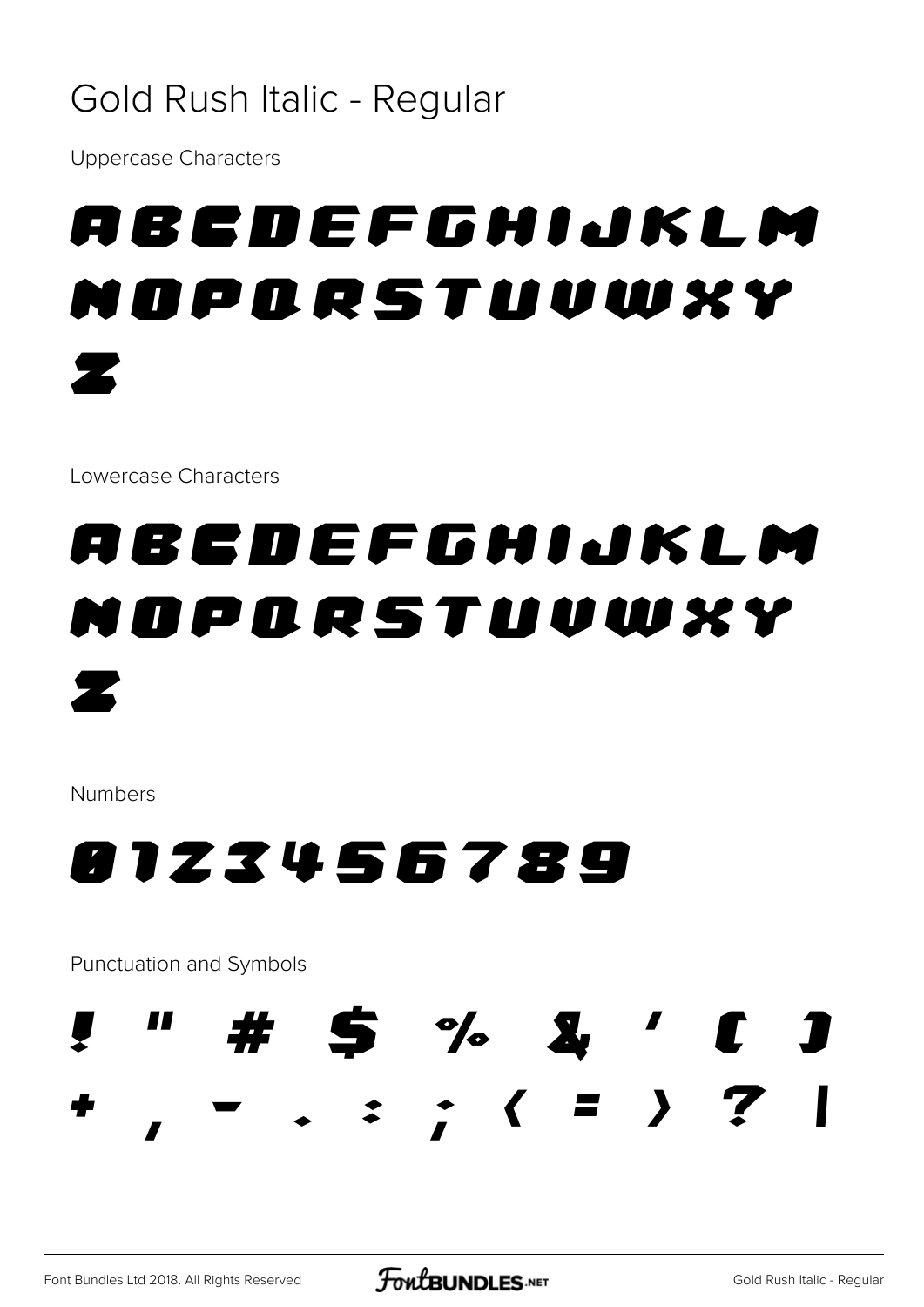All Other Glyphs

# *À Á Â Ã Ä Å Æ Ç È É Ê Ë Ì Í Î Ï Ð Ñ Ò Ó Ô Õ Ö Ø Ù Ú Û Ü Ý Þ ß à á â ã ä å æ ç è é ê ë ì í*

*^ \_ ¡ « »*

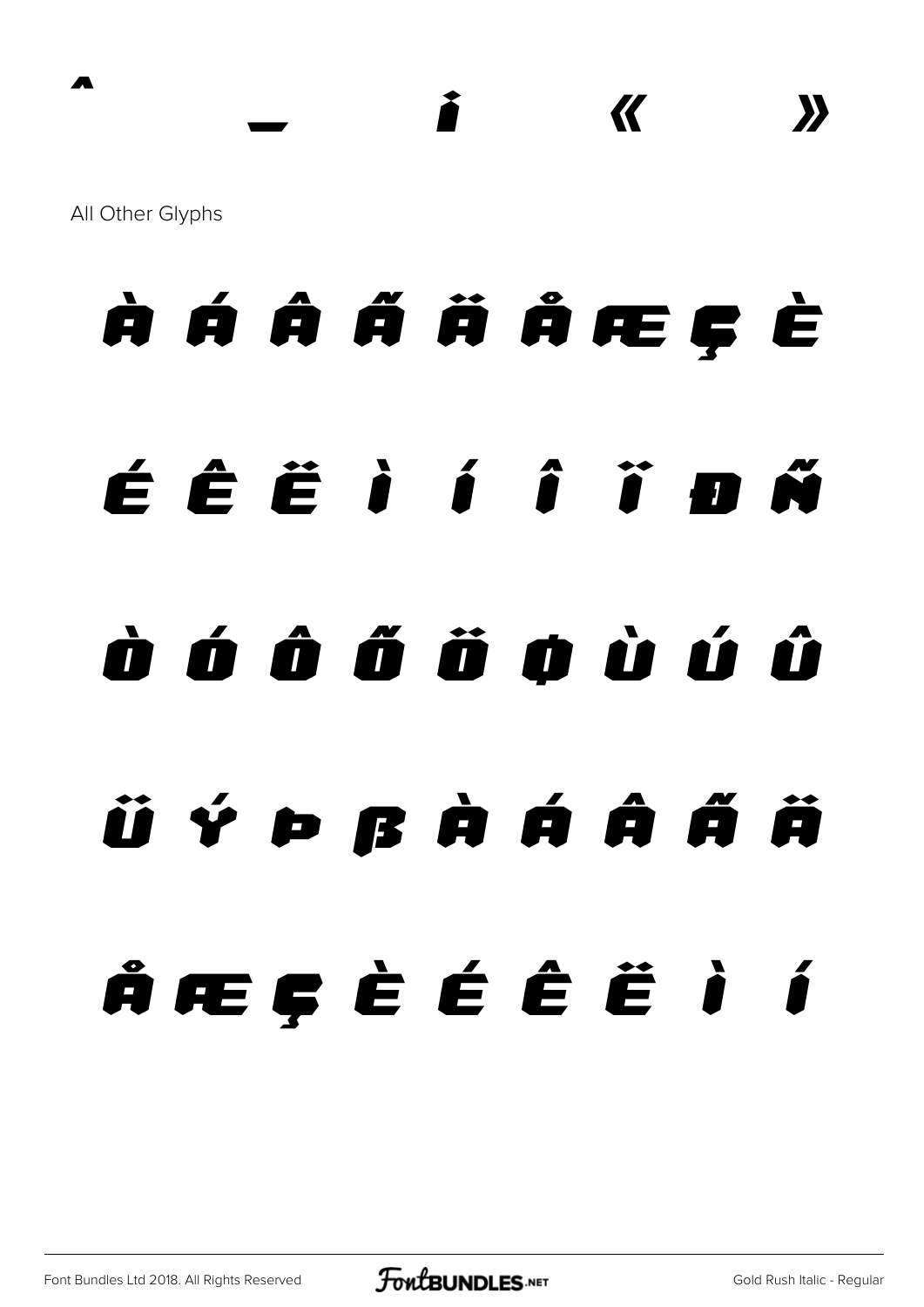# î ï o ñ ò ó ô ő ö oùúûüý p Ÿœ ŒŴŴŶŶŸ

à à ú WWYY'' II Ħ

 $\mathbf{u}$  ... ( )

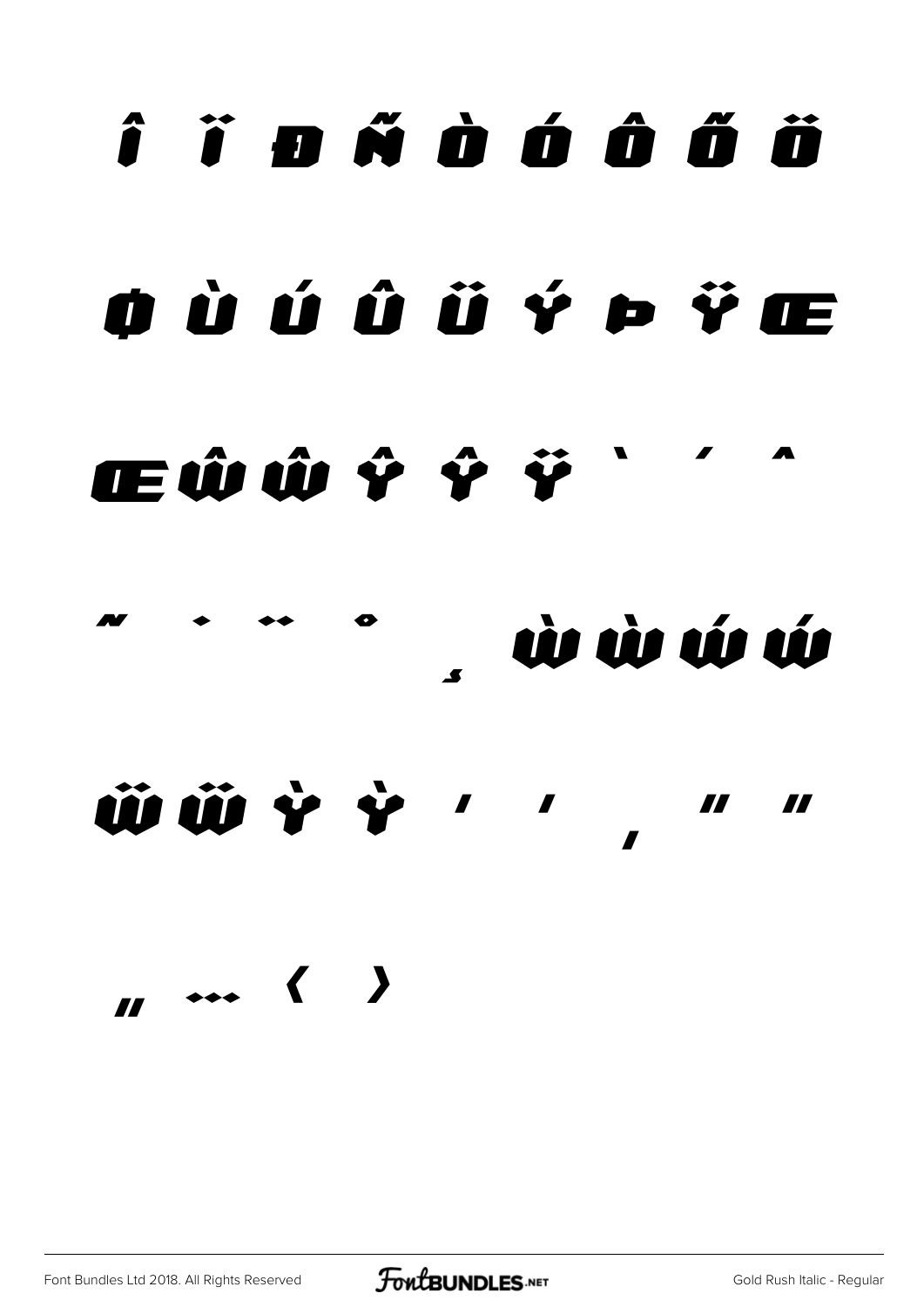#### Gold Rush Handwriting - Regular

**Uppercase Characters** 

Lowercase Characters

**Numbers** 

 $0123456789$ 



All Other Glyphs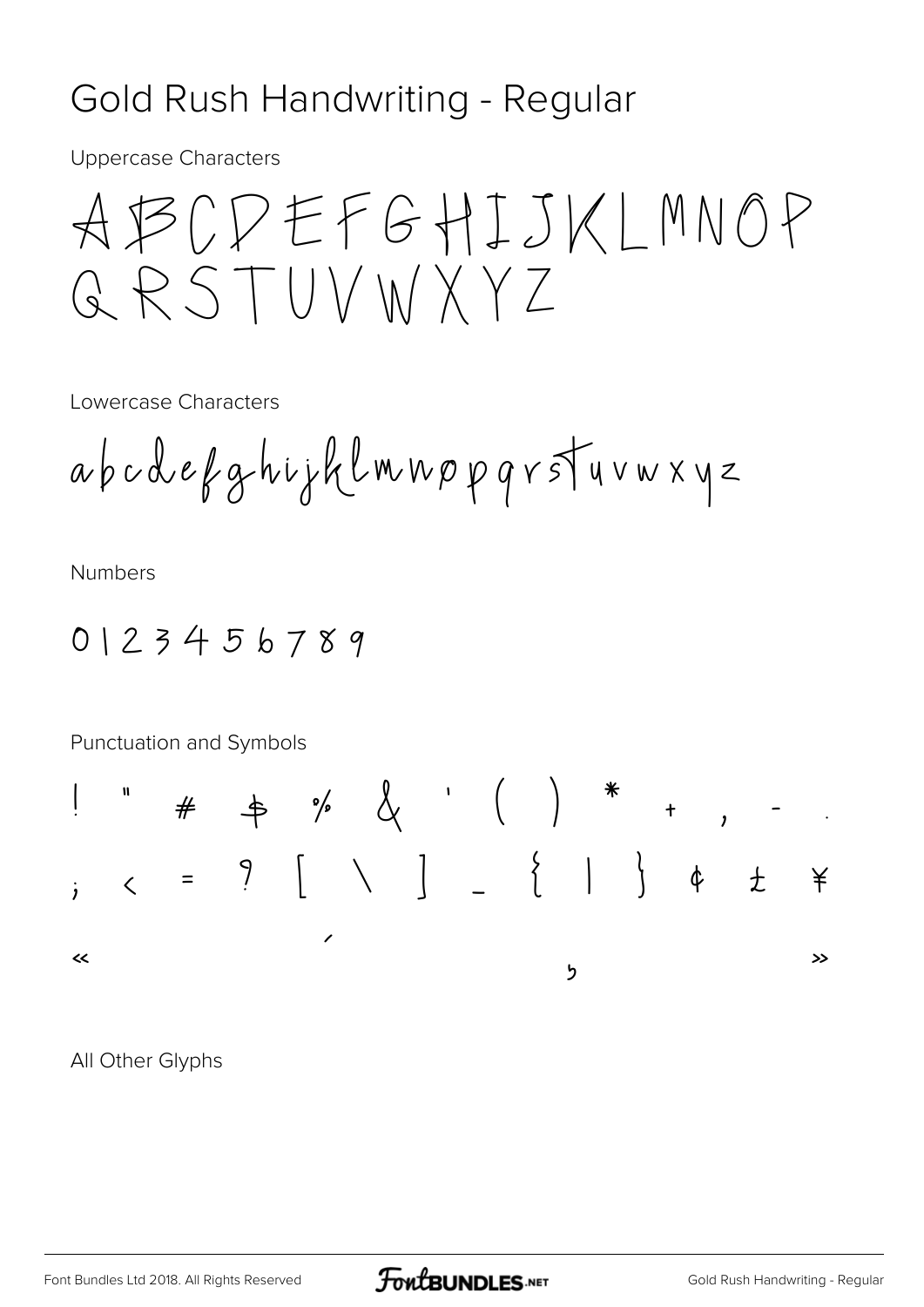